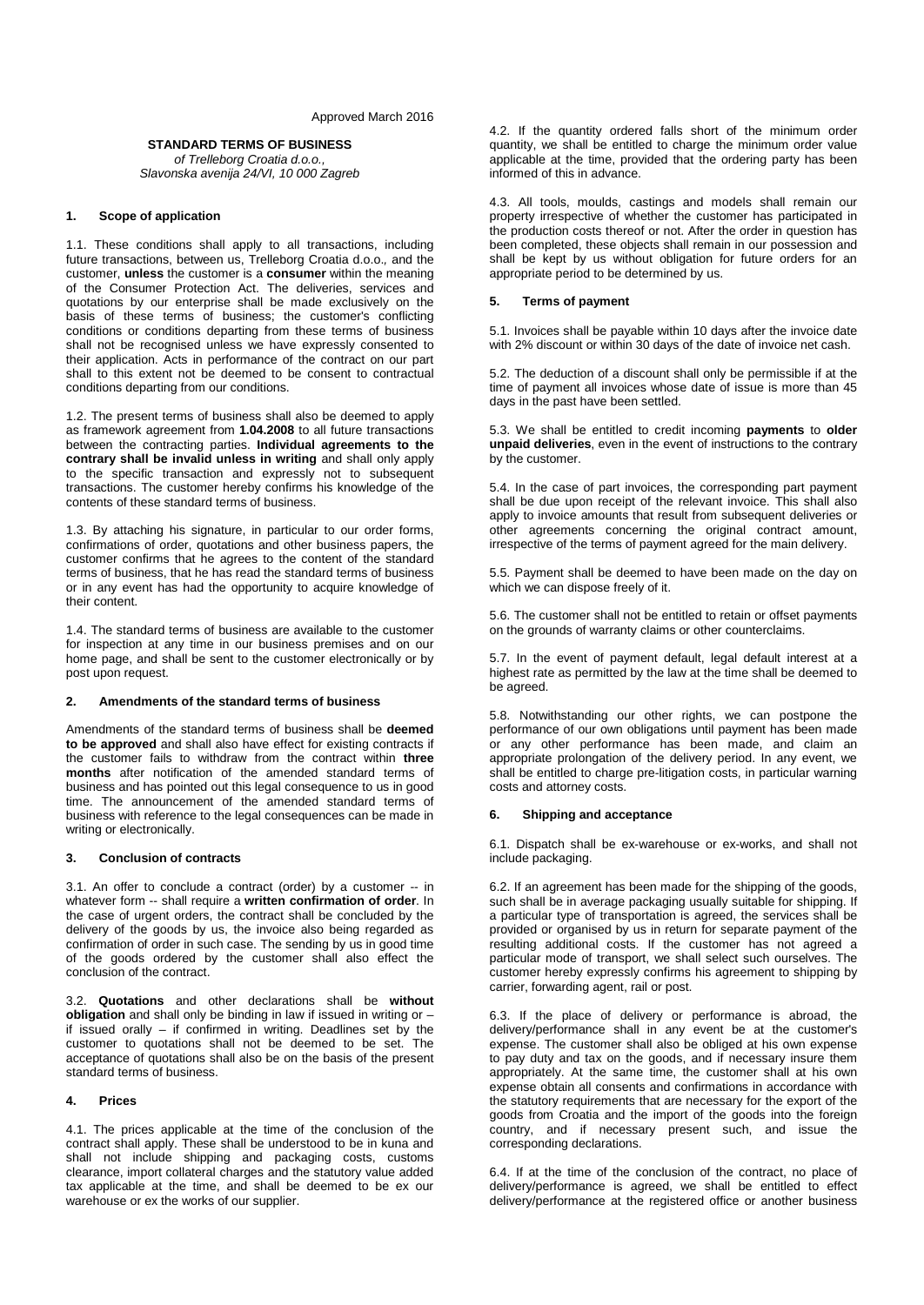establishment of the customer.

6.5. If the customer fails to accept the goods at the place of delivery (acceptance default), we shall be entitled but not obliged, after setting a reasonable grace period of at least 10 days, to withdraw from the entire contact including all further contracts and to use the goods elsewhere. We shall also be entitled to insist on performance of the contract. In such event, the customer shall be obliged to bear the costs of delivery to the usual amount.

#### **7. Delivery periods, scope of delivery and transfer of risk**

7.1. The delivery period shall commence on the date of confirmation of the order but not before complete clarification of all the details of the contract.

7.2. The delivery periods and delivery deadlines stated by us shall be without obligation and shall only be valid subject to unrestricted transportation possibilities. Claims for damages for any exceeding of the delivery period or any penalty payments (contractual penalty) on the grounds of late delivery shall be excluded.

7.3. We reserve the right to deliver up to 10% more or less than the ordered quantity. The invoice shall be based on the actual quantity delivered. We shall also be entitled to make part deliveries.

7.4. The risk shall transfer to the customer upon delivery to the forwarding agent or carrier, and at the latest when the goods leave our warehouse or the works of our supplier, including if part deliveries are made or if we have taken on responsibility for other services. If dispatch is delayed on the grounds of a circumstance for which the customer is responsible, the risk shall transfer to the customer at the time when the goods are ready for dispatch. We undertake to insure the goods stored by us in accordance with the customer's specifications upon express written request and at the customer's expense. The preceding provision shall also apply in cases in which a delivery date is not agreed.

7.5. In the case of call orders without an agreement of a contractual term, production quantities and acceptance dates, we shall be entitled to demand the binding specifications of these factors at the latest three (3) months following confirmation of order. If the customer fails to comply with this request within three (3) weeks, we shall be entitled to set a two-week grace period and following such to withdraw from the contract and/or claim damages.

7.6. The goods ordered by the customer shall be accepted within the delivery period specified by us. In the event of a failure by the customer to accept the goods, we shall be entitled either to deliver the goods and charge the agreed price or to withdraw from the contract.

7.7. We assume no liability whatsoever for any delivery delay or failure to deliver due to a fault on the part of our suppliers.

7.8. If compliance with the agreed delivery period is prevented by unforeseeable circumstances or such independent of the parties' intent, such as all cases of force majeure, the delivery period shall in any event be extended by the duration of such circumstances; these shall include in particular delays in customs clearance, transport damage, official interventions and the failure of an essential supplier that is difficult to replace or circumstances whose effects are equivalent to the examples just mentioned.

## **8. Reservation of title**

8.1. Goods shall be supplied by us subject to reservation of title and shall remain our property until paid for in full, including any collateral charges, and until the settlement of any open account balance.

8.2. The assertion of the reservation of title shall only constitute a withdrawal from the contract if this is expressly stated. If we take goods back, we shall be entitled to charge any transport and handling costs incurred. If a third party attempts to take possession

of goods subject to reservation title - in particular by means of writ of execution -- the customer undertakes to refer such party to our title and to notify us immediately thereof in writing.

8.3. The customer bears the full risk for the goods subject to reservation of title, in particular the risk of destruction, loss or deterioration.

8.4. If the customer is entitled to dispose of the goods before payment thereof, he shall reserve title to the goods until the performance to which he is entitled (purchase price) has been paid in full.

8.5. If our goods are processed, mixed or combined with other materials, we shall acquire joint ownership of the resulting products in proportion to the other material.

#### **9. Warranty, obligation to examine and complain**

9.1. Quality and the execution of the project shall be determined by the samples that we shall submit to the customer upon request. A reference to the technical standards shall serve the description of the performance and shall not be construed as a guarantee of qualities. Nor shall public statements or advertising constitute a contractual statement as to the quality of the goods.

9.2. We shall satisfy the customer's warranty claims in all cases at our choice, either by repair, replacement of what is missing or exchange within an appropriate period. Only if no repair, no replacement of what is missing or exchange takes place within a reasonable period for the customer shall the customer be entitled to reduce the price or cancel the contract (rescission of contract).

9.3. We assume **no liability** for the suitability of our goods **for the purpose** intended by the customer. This shall also apply to mere visual deviations that do not impair the proper use of the goods.

9.4. Unauthorised reworking and inappropriate treatment shall lead to the loss of all claims based on defects. The customer shall only be entitled to effect repairs or demand compensation for the reasonable costs, having first notified us, in order to prevent unreasonably large damage or if we are in default in remedying the defect.

In addition, the customer shall not have any claims if the goods have not been stored, used and processed by the customer appropriately and correctly, if our **recommendations and installation instructions are not complied with (see Section 11**), or if the goods are combined or processed with inappropriate components. Goods complained of shall be sent to us following prior consultation.

9.5. In case we do not fulfil our obligations from the warranty sheet, the customer is entitled to submit a **warranty claim** before the court. Warranty claims must be asserted before the courts **within one year**. Said period shall commence as of the day customer informed us of the deficiency and requested to repair or replace the product.

9.6. The warranty period is two years from delivery of the goods to the buyer, and it applies to the goods purchased from our company on the territory of the Republic of Croatia. The warranty does not affect the statutory rights pertaining to the buyer under other legal grounds, subject to these terms and conditions. These terms and conditions shall be delivered to the buyer in written form together with the invoice for the delivered goods, and shall in all aspects replace the warranty sheet which shall not be issued separately.

9.7. Customer claims aimed at remedying the material deficiencies of the sold goods by means of repair or replacement can only be asserted once we are proven to be in default with the satisfaction of the warranty claims.

9.8. Compensation of damages on the ground of the warranty or the liability for the material deficiencies of the sold goods is subject to the conditions of Section 10. Sections 9.1., 9.2., 9.3. and 9.4.

Trelleborg/AGB2008-Dm/eb, TSSCroatiaTCs\_English 160309.doc 15.03.2016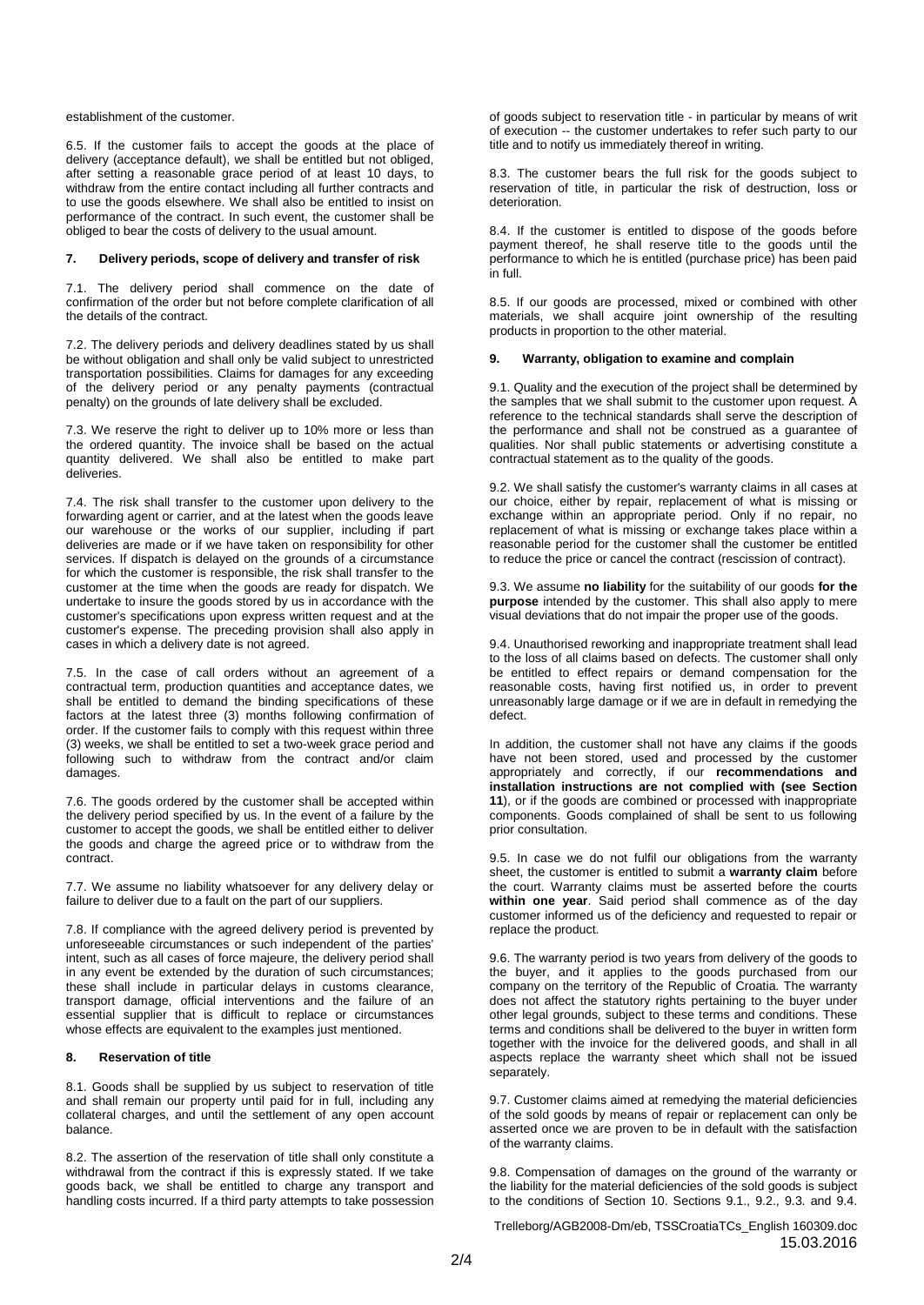shall apply adequately to our liability for defective goods.

9.9. The customer shall examine the goods immediately following delivery/collection within the meaning of Articles 403 and 404 of the Croatian Law on Obligations. Deficiencies identified shall be notified to us in writing immediately and without delay, stating the type and scope of deficiency and specifying **in writing** the precise identification of the goods or article number, the date of the delivery/service and the date and number of the invoice. The label attached to the products shall be returned to us.

9.10. **Concealed deficiencies** shall be complained of in writing immediately and without delay after discovery, likewise together with communication of the above details.

9.11. The timeliness of the written complaint of the deficiency shall be determined by its receipt within our enterprise. If a complaint about a defect is not lodged in good time or not in accordance with these provisions, the goods shall be deemed to be approved and all customer claims based on whatever legal title shall be excluded.

9.12. To the extent possible, the customer shall be obliged, on pain of loss of claim, to allow us to make more precise investigations including an inspection and viewing of the documents and the like in order to determine the existence of any defects. Deficiencies in individual but independent parts of the delivery/service shall under no circumstances entitle the customer to withdraw from the contract as a whole or to rescind the entire contract.

### **10. Damages**

10.1. All claims for damages shall be excluded in cases of slight negligence, including with respect to our **recommendations and installation suggestions (see Section 11) (specific materials and types**). If the failure to comply with our **recommendations and installation suggestions (see Section 11) is causal for the damage, no damages shall be payable.** For all other claims and subject to these terms and conditions, our maximum aggregate liability under, arising from, or connected with the contract, shall not exceed the total value of such contract, and all consequential losses will be excluded. For the avoidance of doubt, consequential losses shall include, but not limited to, all consequential and indirect losses, punitive or exemplary damages, and any loss of actual and anticipated profit, loss of production, loss of product, loss of revenue, loss of use, in each case whether presented as a direct or indirect claim, and whether or not foreseeable at the date of contract.

10.2. If an action is brought against us by third parties on the basis of product liability or on the basis of an infringement of official safety regulations or any other legal basis according to Croatian or foreign law, we can claim compensation from the customer for the costs incurred according to the provisions of the liability law applied against us, if at the time of conclusion of the contract the customer fails to inform us or to inform us in full about the subsequent use of the objects supplied by us and to the extent that the failure to notify us is causal for the damage, unless the customer proves that the damage and the failure to inform were not his fault.

10.3. Claims for damages due to the breach of the contract can only be asserted before the courts within **three years**. The provisions concerning damages contained in the present standard terms of business or otherwise agreed shall also apply if the claim to damages is asserted alongside or instead of a warranty claim.

### **11. Installation suggestions**

Installation suggestions and material recommendations are based on the parameters and conditions of use specified by the customer. The application shall in any event require practical trials in the customer's business. Given the large number of possible applications for our products, we cannot assume any warranty for the accuracy of the recommendations provided in the individual case unless the accuracy is guaranteed in writing. Installation suggestions remain our intellectual property and shall be kept confidential as against third parties.

### **12. Assignment of claims**

12.1. In the case of delivery subject to reservation of title, **the customer hereby in advance assigns to us his claims against third parties** in lieu of payment to the extent that such a right is the result of the disposal or processing of our goods, until final payment of our claim.

12.2. Upon request, the customer shall identify his purchasers to us and notify such in good time of the assignment. The assignment shall in any event be disclosed in the purchaser's business books, delivery notes, invoices etc. in accordance with the statutory provisions

12.3. We shall be entitled to inspect the books of the purchaser of the goods subject to the reservation of title in order to check whether the assignment and notices have been inserted by the customer. The customer issues his express consent to such inspection of books. If the customer is in default with his payments to us, the sales proceeds received by him shall be separated and the customer shall only hold such in our name.

12.4. The customer undertakes to insure our goods according to the principles of a prudent merchant, and hereby in advance assigns to us any claims against an insurer. The customer undertakes to name us as the beneficiary of insurance in the insurance contract, as well as to fulfil all other requirements necessary for the assignment of claims to us, as provided in the Croatian Law on Obligation and other applicable regulation.

12.5. **Receivables** against us **shall not be assigned and/or pledged** without our express written consent. An infringement of this provision shall entitle us to a **contractual penalty** set at the lump sum of 150**% of the purchase price claim**.

# **13. Retention and set off**

The customer shall not be entitled to **offset** our claims against any claims he holds against us unless the receivable is not disputed or has been determined with final legal effect.

## **14. Force majeure**

14.1. Events of force majeure shall entitle us to suspend delivery for the duration of the impediment and a reasonable start up time, or to withdraw in whole or in part from the contract in accordance with the effects of such events. If shipment is delayed by more than three months as a result of the effects of force majeure, the customer shall be entitled to withdraw from the part of the delivery affected.

14.2. Events of force majeure shall include, but shall not be limited to, all the effects, in particular of natural forces, protection against which or the prevention of which lies outside our scope of influence, such as earthquakes, lightning, frost, confiscation, sabotage, fire and strikes.

## **15. Data protection, change of address and copyright**

15.1. The customer hereby issues his consent to personal data included in the purchase contract being stored and processed by us with computer assistance for the performance of this contract.

15.2. Until the contractual transaction has been completed in full by both parties, the customer shall be obliged to notify us of any change of his business address.

If the notification is not made, declarations shall also be deemed to be served if they are sent to the last known address of the customer.

15.3. Samples or illustrations and the like shall in particular always remain our property. The customer shall not receive any work use or exploitation rights of whatever kind thereto.

Trelleborg/AGB2008-Dm/eb, TSSCroatiaTCs\_English 160309.doc 15.03.2016